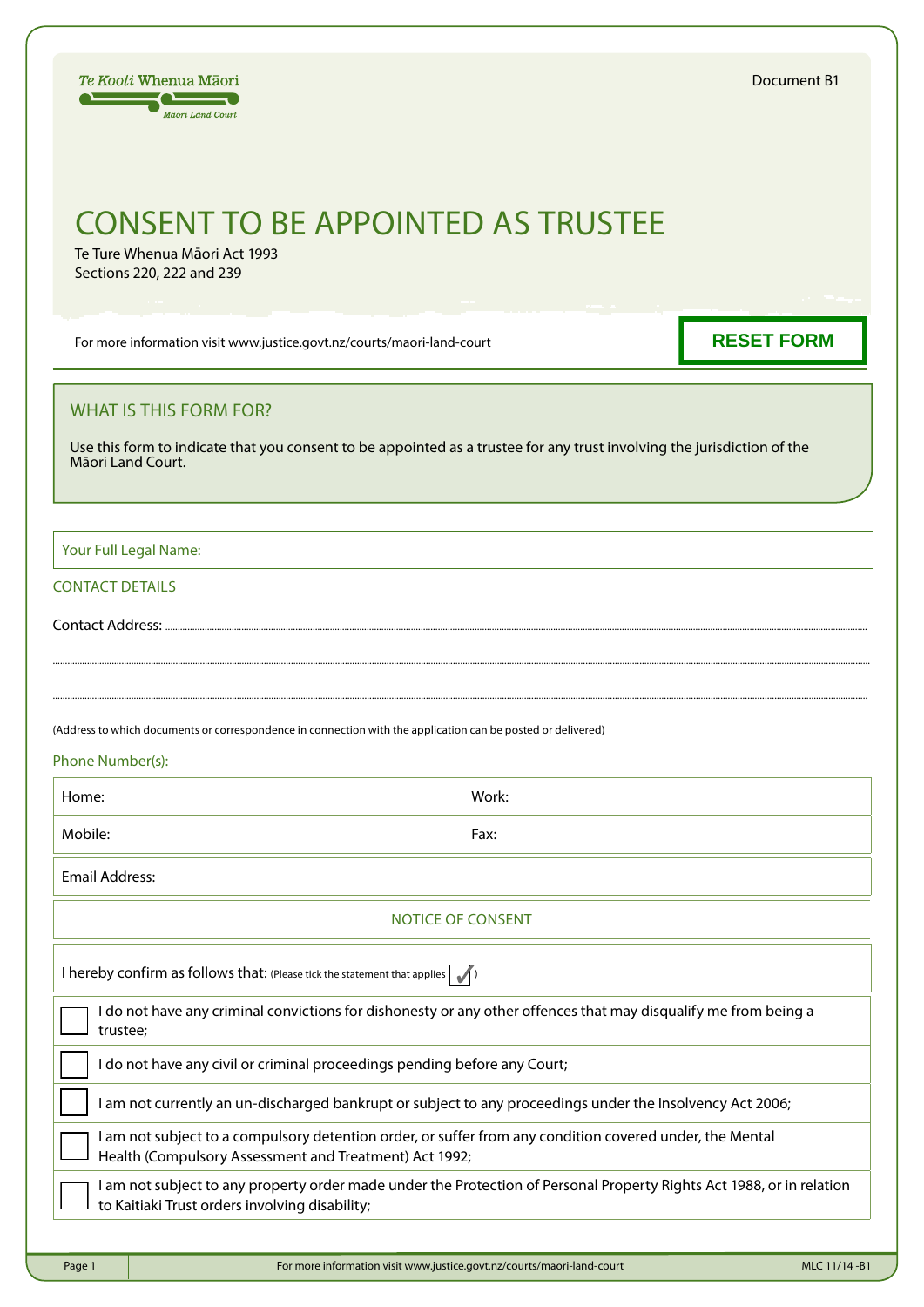| I have not previously been removed as a trustee of any trust by the High Court under the Trustee Act 1956 or<br>by the Māori Land Court under section 240 of Te Ture Whenua Māori Act 1993; |
|---------------------------------------------------------------------------------------------------------------------------------------------------------------------------------------------|
| I consent to my appointment as a trustee for the (enter name of trust):                                                                                                                     |
|                                                                                                                                                                                             |
| at (venue)                                                                                                                                                                                  |
| I undertake to familiarise myself with the trust order/deed or regulations associated with the trust;                                                                                       |
| I will properly carry out my duties as a trustee; and                                                                                                                                       |
| I am 20 years of age or older.                                                                                                                                                              |

The country in which I currently reside is:

To enable the Court to make a determination about your suitability as a trustee, please supply the following information (if relevant):

................................................................................................................................................................................................................................................................................................................................

a) I am a current or past trustee on other trusts or am or was a member of other organisations, namely:

| Name of Trust/Committee | Position held |
|-------------------------|---------------|
|                         |               |
|                         |               |
|                         |               |
|                         |               |
|                         |               |

# b) I have the following relevant work or other experience; e.g kaumātua associated with the land or reservation:

| Place of work | Position or responsibilities |  |  |
|---------------|------------------------------|--|--|
|               |                              |  |  |
|               |                              |  |  |
|               |                              |  |  |
|               |                              |  |  |
|               |                              |  |  |